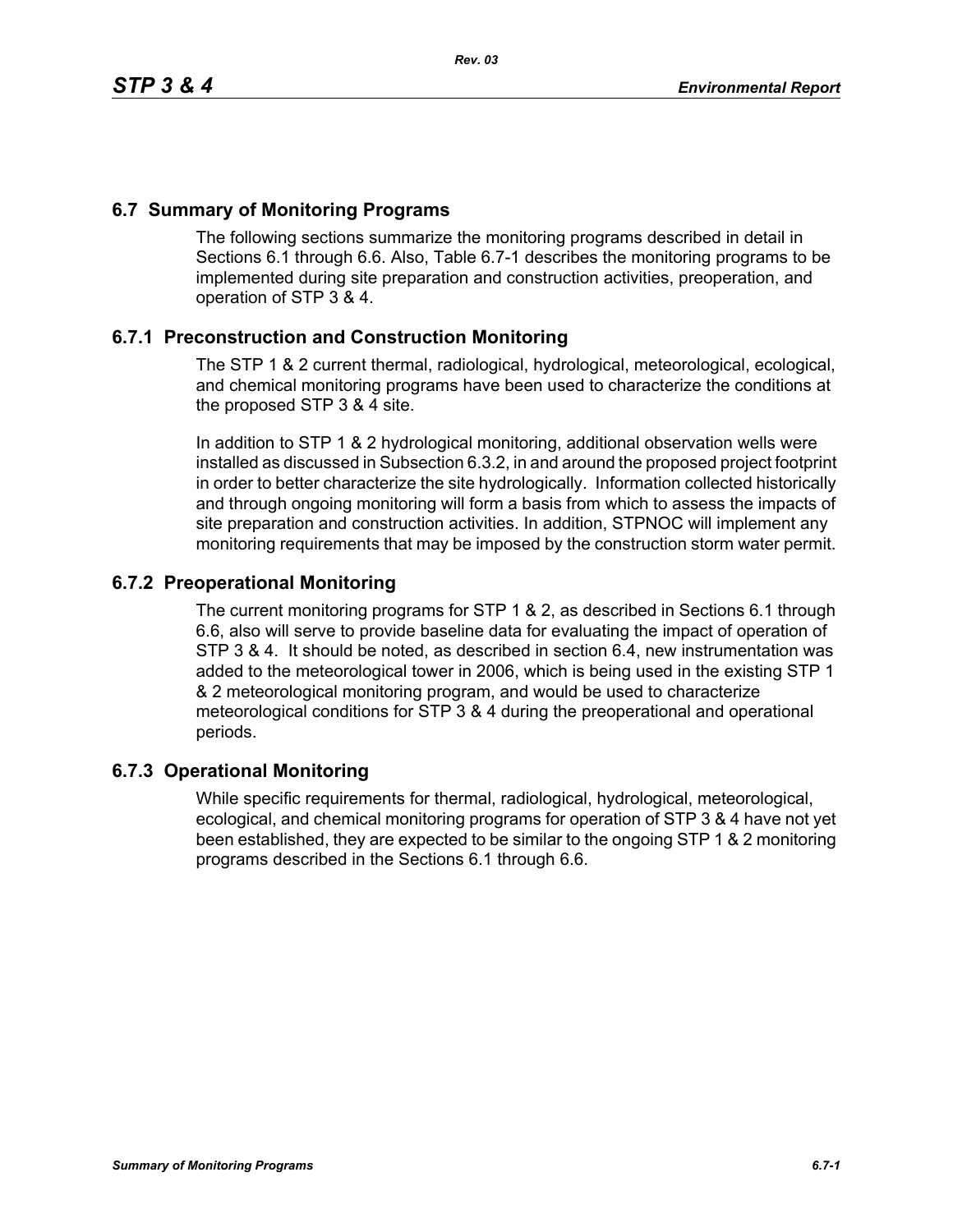| ۰.     |  |
|--------|--|
|        |  |
| $\sim$ |  |

*Summary of Monitoring Programs* 

Summary of Monitoring Programs

| Program                      | <b>Scope/Content</b>                                                                                                                                                                                                                                                                                                                                                                                                                                   | <b>Status</b>         | <b>Requiring Agency</b> |
|------------------------------|--------------------------------------------------------------------------------------------------------------------------------------------------------------------------------------------------------------------------------------------------------------------------------------------------------------------------------------------------------------------------------------------------------------------------------------------------------|-----------------------|-------------------------|
|                              | <b>Site Preparation and Construction Monitoring</b>                                                                                                                                                                                                                                                                                                                                                                                                    |                       |                         |
| <b>Thermal Monitoring</b>    | Thermal monitoring is required for discharges to the Colorado River when<br>discharge occurs from the Main Cooling Reservoir (MCR) (see Table 6.6-1)                                                                                                                                                                                                                                                                                                   | Existing              | <b>TCEQ</b>             |
| Radiological<br>Monitoring   | Existing STP 1 & 2 radiological monitoring program will serve as the preoperational<br>monitoring program for STP 3 & 4. The following exposure pathways to radiation<br>would be monitored.<br>• Direct (dosimeters)<br>• Airborne (iodine and particulates)<br>• Waterborne (surface water, groundwater, drinking water and sediment)<br>. Ingestion (milk, broadleaf vegetation, fish, invertebrates, meat)<br>Parameters presented in Table 6.2-3. | Existing              | <b>NRC</b>              |
|                              | Ongoing groundwater tritium monitoring would be used to assess any potential<br>changes in groundwater tritium concentrations during construction<br>(see Table 6.2-4)                                                                                                                                                                                                                                                                                 | Existing              | <b>NA</b>               |
| Hydrological<br>Monitoring   | Twenty-eight wells were installed in the vicinity of the STP 3 & 4 footprint to<br>establish baseline hydrological conditions (groundwater levels, flow paths, and<br>gradients). Hydrologic monitoring at select or new wells will continue through<br>construction to assess and monitor potential impacts of construction on<br>groundwater conditions (e.g. de-watering, wellhead protection) (see Table 6.3-3)                                    | Existing              | <b>NA</b>               |
|                              | The TCEQ General Permit Relating to Discharges from Construction Activities<br>requires a monitoring program to ensure pollution (e.g., sediment loading) from<br>storm water is minimized.                                                                                                                                                                                                                                                            | Permit<br>Requirement | <b>TCEQ</b>             |
| Meteorological<br>Monitoring | New meteorological tower dew point and relative humidity instrumentation was<br>installed in 2006. Current data gathering would be used to determine<br>meteorological conditions at STP 3 & 4 for assessing safety and environmental<br>factors that would influence radiological exposure in the event of a radiological<br>release.                                                                                                                 | Existing              | <b>NRC</b>              |
| <b>Ecological Monitoring</b> | Regulatory agencies have not required ecological monitoring of STP 1 & 2 or its<br>associated transmission corridors since the period of reservoir filling (mid 1980s)<br>and there is no on-going monitoring                                                                                                                                                                                                                                          | Not Required          | <b>NA</b>               |

*STP 3 & 4*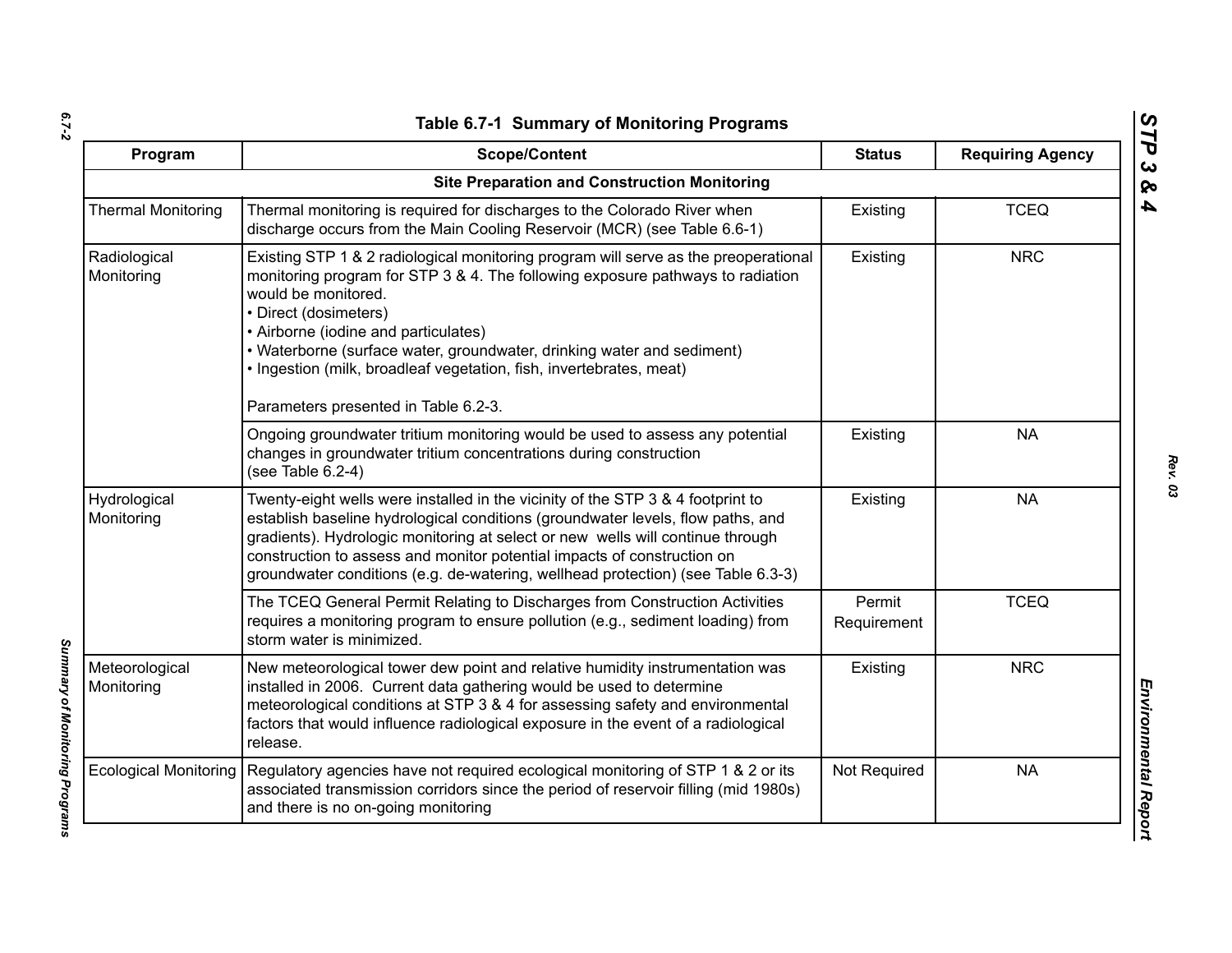| Program                    | <b>Scope/Content</b>                                                                                                                                                                                                                                                                                                                                                                                                                                    | <b>Status</b> | <b>Requiring Agency</b> |
|----------------------------|---------------------------------------------------------------------------------------------------------------------------------------------------------------------------------------------------------------------------------------------------------------------------------------------------------------------------------------------------------------------------------------------------------------------------------------------------------|---------------|-------------------------|
| <b>Chemical Monitoring</b> | Ongoing monitoring program for Units 1 & 2 required by the current TPDES permit<br>would be used to identify potential impacts of site preparation and construction of<br>Units 3 & 4. Parameters measured are presented in Table 6.6-1.                                                                                                                                                                                                                | Existing      | <b>TCEQ</b>             |
|                            | Ongoing monitoring for drinking water parameters (e.g. metals, trihalomethanes) at<br>various locations located throughout Units 1 & 2 would be used to monitor and<br>assess any impacts to drinking water quality from construction of Units 3 & 4 (see<br>Table 6.6-2).                                                                                                                                                                              | Existing      | <b>TCEQ</b>             |
|                            | Groundwater quality monitoring at select wells would be performed to ascertain the<br>chemical effects of construction activities on local groundwater quality (see Table<br>$6.6-3$ ).                                                                                                                                                                                                                                                                 | Existing      | <b>TCEQ</b>             |
|                            | Monitoring for analytical parameters (e.g. TSS, iron) at storm water outfall and/or<br>discharge points from STP 3 & 4 would be performed.                                                                                                                                                                                                                                                                                                              | Proposed      | <b>TCEQ</b>             |
|                            | Preoperational                                                                                                                                                                                                                                                                                                                                                                                                                                          |               |                         |
| <b>Thermal Monitoring</b>  | Thermal monitoring is required for discharges to the Colorado River when<br>discharge occurs from the MCR (see Table 6.1.-1)                                                                                                                                                                                                                                                                                                                            | Existing      | <b>TCEQ</b>             |
| Radiological<br>Monitoring | Existing STP 1 & 2 radiological monitoring program will serve as the pre-<br>operational monitoring program for STP 3 & 4. The following exposure pathways to<br>radiation would be monitored.<br>• Direct (dosimeters)<br>• Airborne (iodine and particulates)<br>• Waterborne (surface water, groundwater, drinking water and sediment)<br>· Ingestion (milk, broadleaf vegetation, fish, invertebrates, meat)<br>Parameters presented in Table 6.2-3 | Existing      | <b>NRC</b>              |
|                            | Ongoing groundwater tritium monitoring would be used to assess any changes in<br>groundwater tritium concentrations during pre-operation of STP 3 & 4 (see Table<br>$6.2-4$ ).                                                                                                                                                                                                                                                                          | Existing      | <b>NA</b>               |
| Hydrological<br>Monitoring | Hydrologic monitoring at identified wells will continue (see Table 6.3-3)                                                                                                                                                                                                                                                                                                                                                                               | Existing      | <b>NA</b>               |

*STP 3 & 4*

 $6.7 - 3$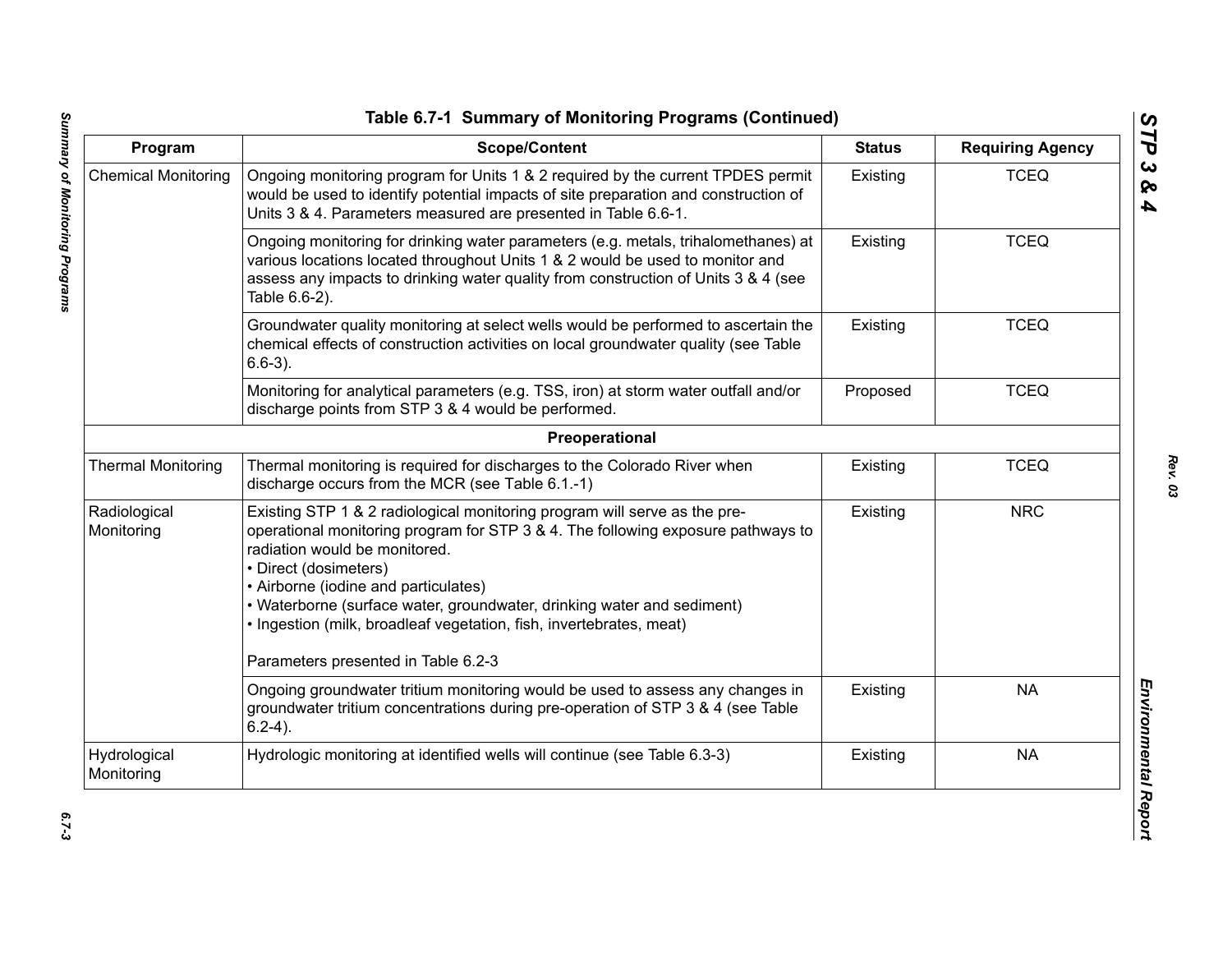*6.7-4*

| Program                      | <b>Scope/Content</b>                                                                                                                                                                                                                                                                                                                                                                                              | <b>Status</b> | <b>Requiring Agency</b> |
|------------------------------|-------------------------------------------------------------------------------------------------------------------------------------------------------------------------------------------------------------------------------------------------------------------------------------------------------------------------------------------------------------------------------------------------------------------|---------------|-------------------------|
| Meteorological<br>Monitoring | Current data gathering would be used to determine meteorological conditions at the<br>new units for assessing safety and environmental factors that would influence<br>radiological exposure in the event of a radiological release.                                                                                                                                                                              | Existing      | <b>NRC</b>              |
| <b>Ecological Monitoring</b> | Regulatory agencies have not required ecological monitoring of STP or its<br>associated transmission corridors since the period of reservoir filling (mid 1980s)<br>and there is no on-going monitoring                                                                                                                                                                                                           | Not Required  | <b>NA</b>               |
| <b>Chemical Monitoring</b>   | Ongoing monitoring program for STP 1 & 2 required by the current TPDES permit<br>would continue. Parameters measured are presented in Table 6.6-1.                                                                                                                                                                                                                                                                | Existing      | <b>TCEQ</b>             |
|                              | Ongoing monitoring for drinking water parameters (e.g. metals) at various locations<br>located throughout STP 1 & 2 would continue (see Table 6.6-2).                                                                                                                                                                                                                                                             | Existing      | <b>TCEQ</b>             |
|                              | Monitoring for analytical parameters (e.g. TSS, iron) at storm water outfall and/or<br>discharge points from STP 3 & 4 would be performed                                                                                                                                                                                                                                                                         | Proposed      | <b>TCEQ</b>             |
|                              | Operational                                                                                                                                                                                                                                                                                                                                                                                                       |               |                         |
| <b>Thermal Monitoring</b>    | Thermal monitoring is required for discharges to the Colorado River when<br>discharge occurs from the MCR (see Table 6.1-1).                                                                                                                                                                                                                                                                                      | Existing      | <b>TCEQ</b>             |
| Radiological<br>Monitoring   | Existing STP 1 & 2 radiological monitoring program would be utilized to monitor the<br>impacts from operation of STP 3 & 4. The following exposure pathways to radiation<br>would be monitored.<br>• Direct (dosimeters)<br>• Airborne (iodine and particulates)<br>• Waterborne (surface water, groundwater, drinking water and sediment)<br>· Ingestion (milk, broadleaf vegetation, fish, invertebrates, meat) | Proposed      | <b>NRC</b>              |
|                              | Parameters presented in Table 6.2-3                                                                                                                                                                                                                                                                                                                                                                               |               |                         |
|                              | Ongoing groundwater tritium monitoring would be used to assess any changes in<br>groundwater tritium concentrations during operation of STP 3 & 4 (see Table 6.2-4).                                                                                                                                                                                                                                              | Existing      | <b>NA</b>               |

*Summary of Monitoring Programs*